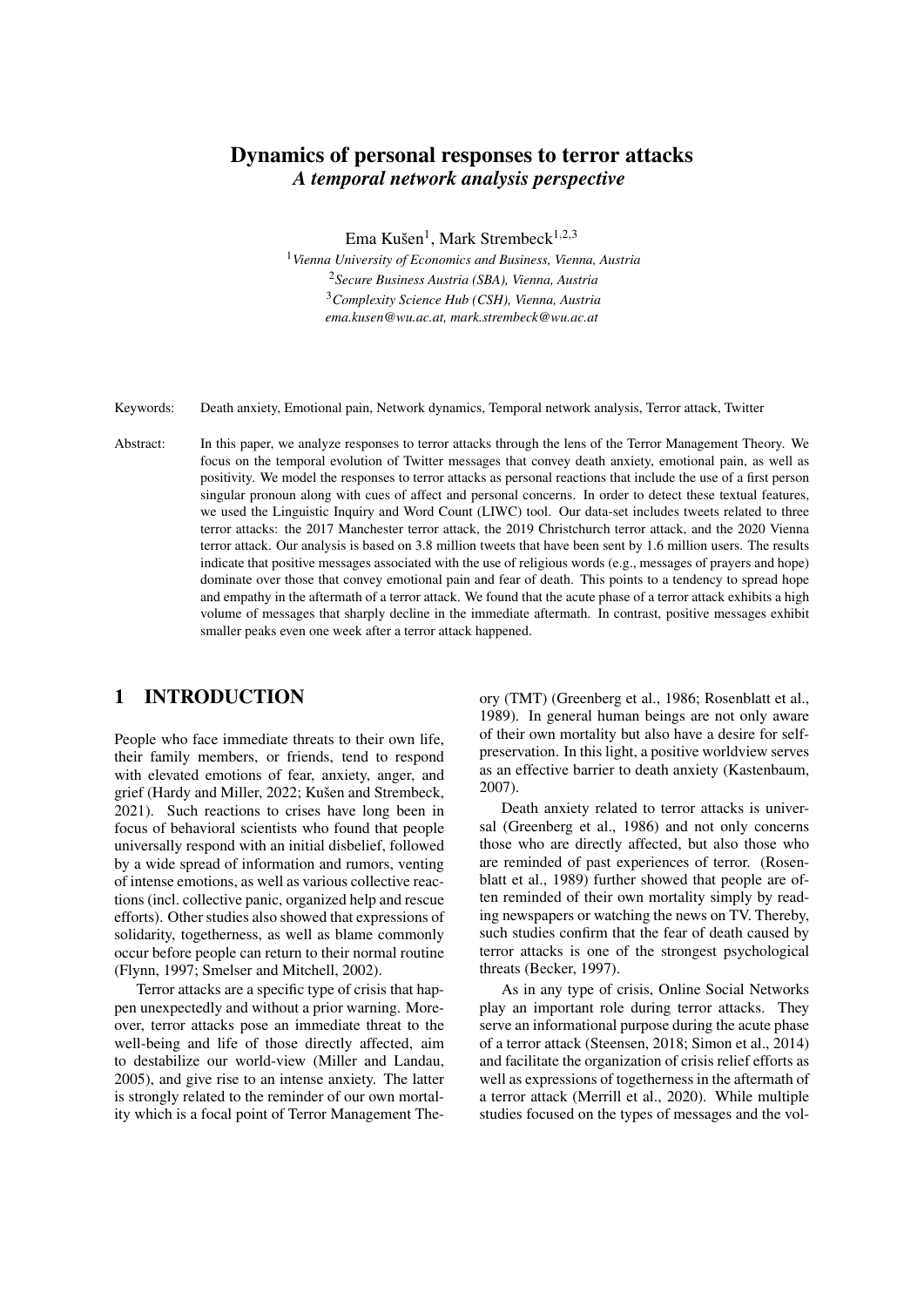ume of messages sent in each phase of a terror attack, it has rarely been studied how specific types of social media messages are exchanged and which temporal communication patterns emerge during terror attacks.

In this paper, we investigate the temporal patterns resulting from messages that convey death anxiety, emotional pain, as well as positive perspectives about an otherwise bleak future (associated with one's faith). We model these responses as personal stories told from a person's individual perspective (indicated by the use of the first singular personal pronoun) in order to make sense out of a terror attack. According to (Hermans and Hermans-Jansen, 1995), self-narratives serve as a good indicator of situations that have a high personal meaning during an episode in the speaker's life.

Our findings bring forth a couple of valuable insights into the psychological underpinnings of terror attacks. We extend the existing literature on human responses to terror attacks by showing that positive messages associated with the use of religious words (e.g., messages of prayers and hope) play a special role in the acute phase of the terror attack as well as in its aftermath.

The remainder of this paper is organized as follows. In Section 2 we provide a summary of related work. Section 3 describes our research method. Results are presented in Section 4 and discussed in Section 5. We conclude the paper in Section 6 and provide directions for future research.

### 2 RELATED WORK

Informational role of Twitter. (Simon et al., 2014) studied the role of Twitter during the 2013 Westgate mall terror attack in Kenya and found that initially an uncontrolled surge of messages occurred. Though there are obvious positive effects of such a high rate of message sharing (e.g., social bonding with the community, stress relief), the authors found that the terrorists also monitored Twitter to acquire information about the actions of the police and armed forces. Along these lines, a study by (Oh et al., 2011) found the same phenomenon during the 2008 Mumbai terrorist attack. As a result of the uncontrolled surge of messages, sensitive situational information about the officials' operational activities were revealed to the terrorists.

Another study on the 2013 Westgate mall in Kenya analyzed narratives formed by a terrorist group (Mair, 2017). This study found that the terrorists took control of their own narrative by not providing any links to external websites or engaging with other Twitter users. Their sole purpose was to spread their ideology and justify their actions.

Twitter as a channel for collective sharing of emotions. (Bruns and Hanusch, 2017) focused on the dissemination of audiovisual content during the 2015 Paris terror attack and the 2016 Brussels terror attack. This study found that the intent of audiovisual content was predominantly of an affective nature (e.g., photos of landmarks lit up in French national colors, images with text "Pray for Paris") and informational nature (eyewitness photos). The study pointed to the importance of affective intent in the audiovisual content as it reveals how a collective responds to an attack. Another study on collective emotions is presented in (Steensen, 2018), who found that the narratives of empathy associated with the #PrayForOslo and #Pray-ForNorway hashtags emerged about two and a half hours since the 2011 attack in Oslo and on the island of Utøya in Norway. One week after the terror attack, tweets of grief and love (#oslove, #showyourhearts) dominated the Norwegian Twitter discourse.

The 2013 Woolwich/London terror attack was studied by (Burnap et al., 2014). They found that affects conveyed in tweets are directly associated with message diffusion rates. In particular, the authors found that tweets that convey a high level of tension and antagonism circulated for a shorter amount of time compared to those with a low level of these two sentiments. Several important implications were reported in this study, one of them being the role of positive messages which were shown to propagate longer than the negative messages.

Twitter as a channel for sense-making. In terms of message creation, (Kwon et al., 2017) found that tweets sent during terror attacks predominantly focus on present (rather than past or future) and included detailed and concrete descriptions of the event rather than an abstract account of the event. (Eriksson, 2016) analyzed post-attack responses to the 2011 terror attacks in Oslo and on the island of Utøya, Norway. The results revealed that people dealt with the collective trauma by expressing solidarity and collectively tried to make sense of what had happened by searching for the underlying causes for the attack. The latter discussion especially focused on the political ideology of the perpetrator and those sharing a similar ideological viewpoint. Interestingly, the study found that people try to compare and reference different violent incidents to construct a narrative of a growing trend of violence.

Twitter as a channel for pro-social behavior. During the acute phase of a terror attack, a collective solidarity towards those who seek shelter may emerge. One such example was studied in (Reilly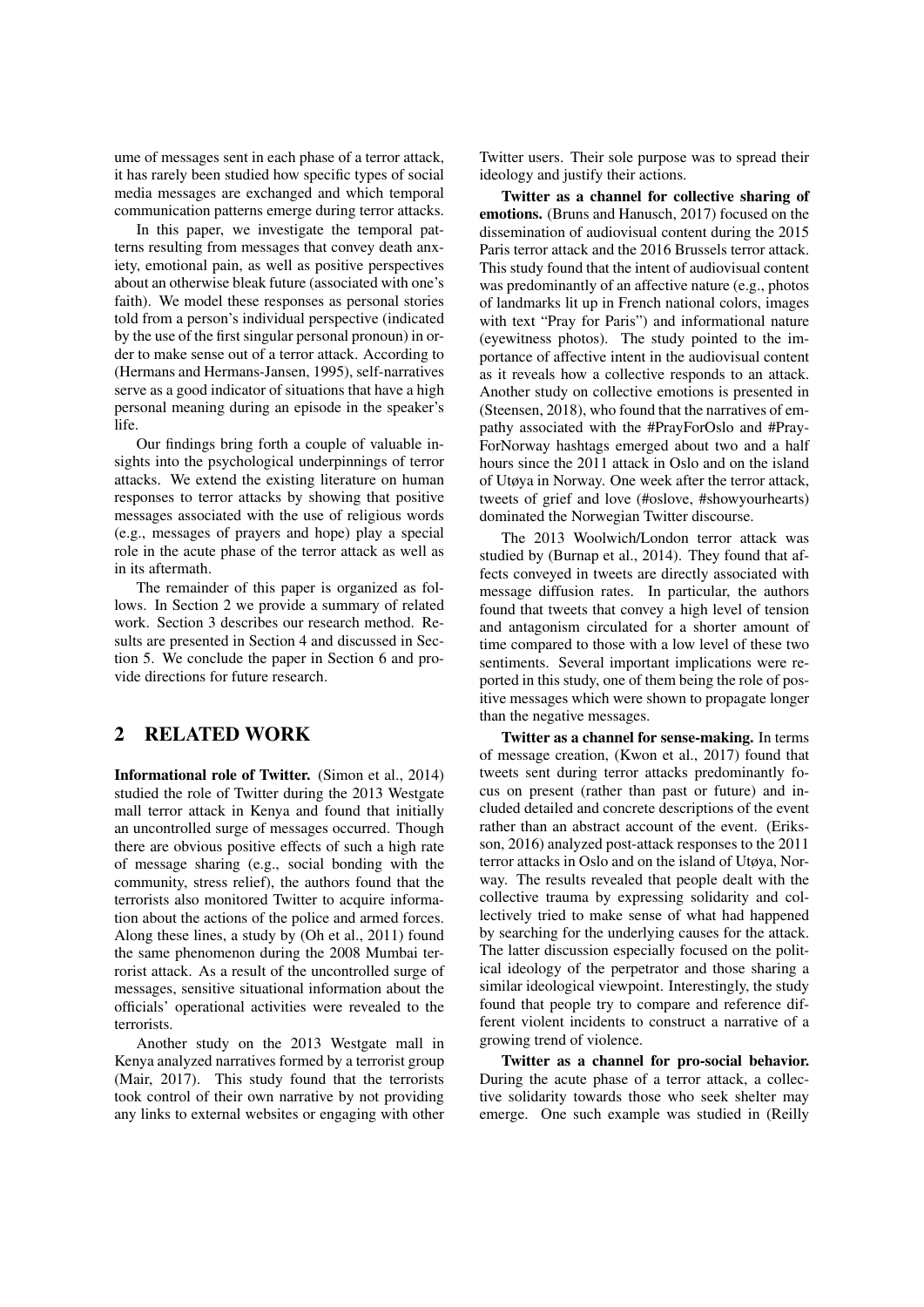and Vicari, 2021) during the 2015 Paris terror attack where the hashtag #PorteOuverte (open door) was highly shared on Twitter as means of offering a safe place to hide from the terrorists roaming the streets of Paris. This inspired a series of similar initiatives (Tikka, 2019), such as #openhouse during the  $2016$  attack in Brussels, #offenetur during the  $2016$ attack in Munich, #opendoors during the 2016 attack in Nice, #roomformanchester during the 2017 attack in Manchester, #openstockholm during the 2017 attack in Stockholm, or #bedinbarcelona during the 2017 attack in Barcelona.

In addition to offering shelter, another form of pro-social behavior during terror attacks is the expression of togetherness and unity. While studying the responses to two terror attacks (Ezzati, 2021) found that people are united through common values, such as tolerance, co-existence, love, justice, peace, and fraternity. The author pointed out that the purpose of such value-conveying messages is to dissociate religious groups and members of a certain ethnicity from the perpetrator(s).

#### 3 METHOD

In this paper we analyze temporal characteristics of emotional human reactions to terror attacks through the lens of TMT. Our paper is guided by the following main research question:

• How do responses to terror attacks evolve over time?

To further elaborate on this question, we explore the following types of human responses to terror attacks: 1) emotional pain, 2) death anxiety, and 3) messages of positivity associated with a use of religious words, and define the following sub-questions:

- How does the expression of emotional pain by those affected evolve over time?
- How does the expression of anxiety related to own mortality by those affected evolve over time?
- How does the expression of positivity related to the use of religious words evolve over time?

In order to answer to these questions, our research method follows three phases, as outlined below.

Data extraction. We extracted the data by using Twitter's Search API and a list of predefined hashtags and key terms for each terror attack $^1$ . The data extrac-

tion started on the day of the terror attack and continued for another two weeks. After removing duplicate entries, our data-set comprised 3,854,670 tweets authored by 1,643,939 Twitter users. Details are presented in Table 1.

Data pre-processing. In our analysis, we used the Linguistic Inquiry and Word Count (LIWC) tool (Pennebaker et al., 2015) to identify psycholinguistic features in Twitter messages. LIWC's internal lexicon is organized into a set of categories, each designating a specific psycholinguistic phenomenon. For example, a category called "Personal Concerns" includes variables "religion", "death", "money", and "home" along with their corresponding internal lexica, while the category "Affective Processes" includes anxiety, fear, anger, positive emotions, and negative emotions, (see (Pennebaker et al., 2015) for details).

We first defined a rule to capture a narrative (main theme) conveyed in each tweet. The rule was as follows:

$$
f(x, y) = \begin{cases} x + y, & \text{if } x > 0 \land y > 0 \\ 0, & \text{otherwise} \end{cases}
$$

where  $x$  and  $y$  represent a variable in the category "Personal Concerns" and "Affective Processes" respectively. If both values were positive, we multiplied their sum with the LIWC score of the first person singular personal pronoun. The LIWC variables used in this paper are outlined in Table 2 along with a note on the rationale behind the choice and application of LIWC variables.

Network construction. Upon inferring the scores for emotional pain, death anxiety, and religion (in this context associated with positivity), we measured the daily intensities of the three personal responses. For each of the three types of personal responses, we constructed temporal direct messaging (DM) networks for each type of a narrative by tracing the @-mentions in the text<sup>2</sup> of a tweet. Users mentioned via the  $@$ -

<sup>2</sup>Note that we removed the retweets prior to a network construction.

<sup>&</sup>lt;sup>1</sup>Christchurch terror attack: #NewZealandTerroristAttack, #Christchurch, #ChristchurchMosqueShootings, #ChristchurchMosqueAttack, #ChristchurchTerrorAttack;

Manchester terror attack: #ManchesterArena, #manchesterstrong, "terror manchester", "manchester ariana grande"; Vienna terror attack: "vienna terror", "terrorist attack #Vienna", "#ViennaAttack"", "#Viennashooting", "#prayforvienna", "#wienATTACK", "angriff vienna"", "#terrorwien", "#PrayforWien", "#viennaattacks", "#ViennaTerrorAttack", "#austriaAttack", "sorgen Wien", "#Viennaterror", "#ViennaTerroristAttack", "#viennapolice", "#austriashooting", "terror wien", "wien Hintergrund", "vienna background", "#Schwedenplatz", "wien #staysafe", "vienna #staysafe", "#StayStrongAustria", "#zibspezial", "#Nehammer", "#0211w", "@ORFBreakingNews", "#Synagoge", "#Schießerei", "#terroranschlag wien", "#terroranschlag vienna", "#schleichdiduoaschloch".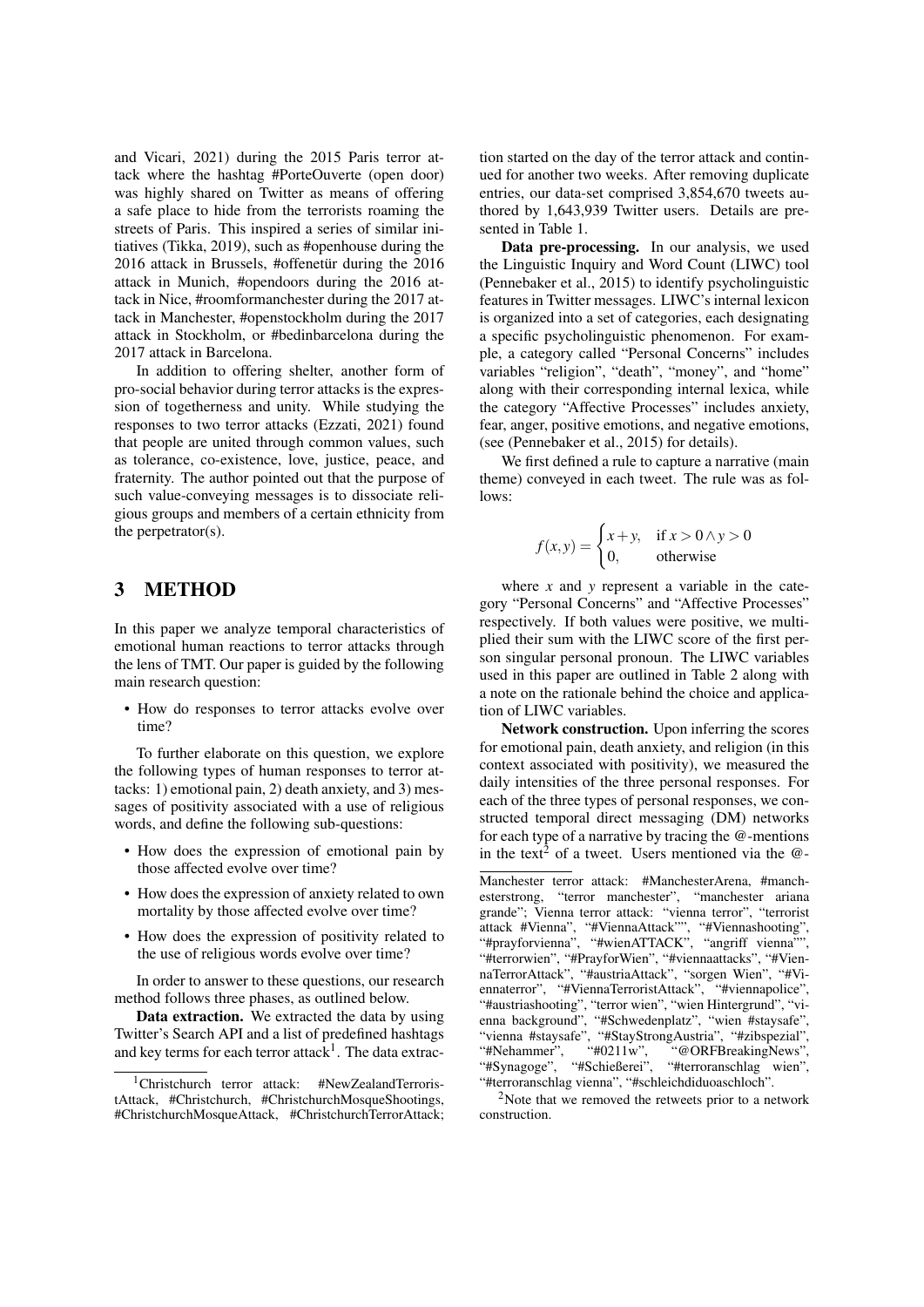| Event      | Time period                          | <b>Tweets</b> | <b>Retweets</b>               | <b>Usernames</b> | Language |
|------------|--------------------------------------|---------------|-------------------------------|------------------|----------|
|            | Christchurch   $15 - 28$ March, 2019 |               | $1,775,901$ $1,567,946$ (88%) | 846.858          | en       |
| Manchester | 22 May $-4$ June, 2017               | 1,582,586     | $1,232,085(77.8\%)$           | 675.183          | en       |
| Vienna     | $2 - 15$ Nov, 2020                   | 496.183       | 378,171 (76%)                 | 202.719          | en, de   |

| Table 1: Basic information about the data-set. |  |
|------------------------------------------------|--|
|------------------------------------------------|--|

| <b>LIWC</b> variables                                    | <b>Explanation</b>                                                                                                                                                                                                                                                                                                    |
|----------------------------------------------------------|-----------------------------------------------------------------------------------------------------------------------------------------------------------------------------------------------------------------------------------------------------------------------------------------------------------------------|
| Emotional pain<br>" $I$ " $\times$ (sadness +<br>anger)  | (Junghaenel et al., 2017; Rude et al., 2004; Tausczik and Pennebaker, 2010) indicated that<br>those who experience emotional and physical pain tend to draw attention to themselves (via<br>a first person singular pronoun) and use words that indicate their emotions, especially sad-<br>ness and anger.           |
|                                                          | Example:<br>"I'm sorry I'm sorry I'm sorry I send my love if I could come hold all the families #Manch-<br>esterArena",<br>"I didn't sleep a second. I am tired. My head hurts. My heart hurts. #PrayforVienna",<br>"I f <sup>**</sup> ing hate humanity man #ChristchurchMosqueAttack"                               |
| Death anxiety<br>" $I$ " $\times$ (death +               | (Greenberg et al., 1986) indicated that threat to one's mortality is reflected through anxiety<br>over death, either an own death or death of someone else.                                                                                                                                                           |
| <i>anxiety</i> )                                         | Example:<br>"Every time I see the confirmation picture of another death in Manchester attack I feel so<br>much pain #manchester #terror",<br>"#PrayforVienna I swear I've never been so scared of death",<br>"I just learned about #Christchurch terrorist massacre I'm justappalled. Speechless. I<br>just can't"    |
| Religion                                                 | (Flynn, 1997) found that religious beliefs provide hope for the otherwise bleak future.                                                                                                                                                                                                                               |
| " $I$ " $\times$ (religion +<br><i>positive affect</i> ) | Example:<br>"I pray for the victims. I pray for the families of the victims. I pray for #Manchester. I pray<br>for Ariana Grande. I pray for the world.",<br>"My heart is sore for my other hometown tonight. God bless Vienna #viennaterrorattack",<br>"I hope the victims find paradise #NewZealandTerroristAttack" |

Table 2: The choice of LIWC variables.

mechanism are considered target nodes in our network, while the author of a corresponding tweet is considered a source node. Basic information about our networks is presented in Table 3.

Data analysis. We analyzed our networks with respect to their underlying temporal dynamics that emerge due to direct message exchanges among the Twitter users. Subsequently, we analyzed the temporal networks with respect to their momentary structure (edge formation patterns and dyad density). To construct and analyze the temporal networks, we used *tsna* (Bender-deMoll and Morris, 2021) R package. Our analysis was conducted on a quad-core machine with Intel(R) Core(TM) i7-5600U CPU @2.60GHz.

### 4 RESULTS

The results revealed distinctive temporal patterns among the three personal responses analyzed in this

| Event                 | <b>Nodes</b> | Edges |  |  |
|-----------------------|--------------|-------|--|--|
| <b>EMOTIONAL PAIN</b> |              |       |  |  |
| Christchurch          | 241          | 133   |  |  |
| Manchester            | 324          | 264   |  |  |
| Vienna                | 2344         | 2675  |  |  |
| DEATH ANXIETY         |              |       |  |  |
| Christchurch          | 140          | 78    |  |  |
| Manchester            | 282          | 246   |  |  |
| Vienna                | 1555         | 1728  |  |  |
| <b>RELIGION</b>       |              |       |  |  |
| Christchurch          | 1101         | 690   |  |  |
| Manchester            | 648          | 540   |  |  |
| Vienna                | 3498         | 4106  |  |  |
|                       |              |       |  |  |

Table 3: Basic information about each network.

paper. As shown in Figure 1, all three emotional responses are present throughout the 14-day extraction period in all data-sets. We observed a higher level of death anxiety during the acute phase of each ter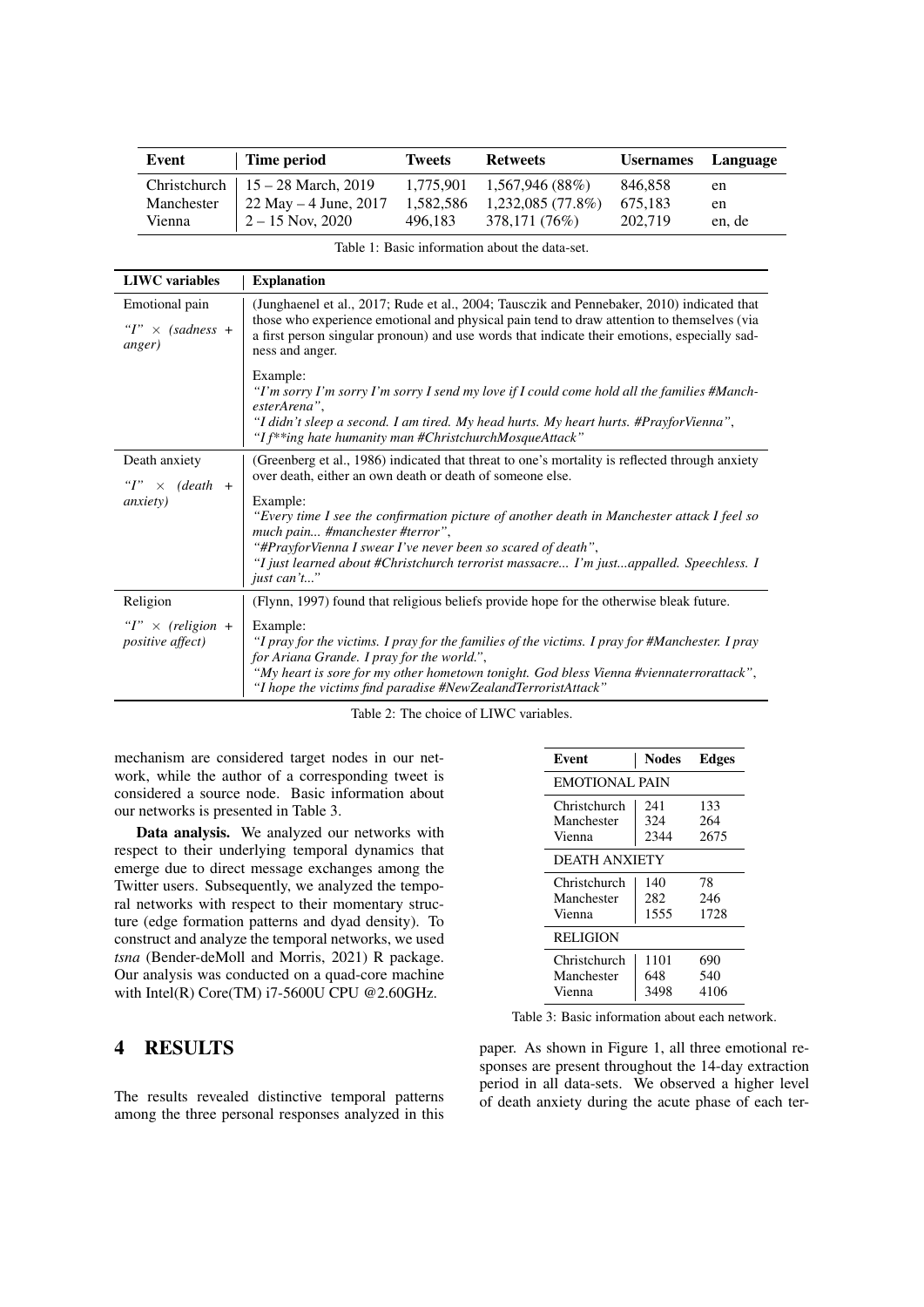ror attack and its gradual decrease over time. Positive messages (associated with the use of religious words) are dominant throughout the entire extraction period, while emotional pain peaks in the immediate aftermath and afterwards decreases over time.



Figure 1: Intensities of emotional pain, death anxiety, and religion in each data-set.

Table 4 shows reactions to the tweets that convey death anxiety, emotional pain, and religious words. The results point to a tendency to highly retweet messages that convey emotional pain  $(\mu(Christchurch) = 873.72 \pm 788.76,$ *<sup>x</sup>*e(*Christchurch*) = 571; *<sup>µ</sup>*(*Manchester*) =  $27303.87 \pm 11746.99$ ,  $\widetilde{\chi}(Manchester) = 32373$ ;<br> $\chi(Vianna) = 7560.01 + 6182.08$ ,  $\widetilde{\chi}(Vianna) = 4620$  $\mu$ (*Vienna*) = 7560.01 ± 6182.08,  $\tilde{\chi}$ (*Vienna*) = 4620) while those that convey death anxiety received substantially smaller number of retweets  $(\mu(Manchester) = 28.13 \pm 39.54, \tilde{x}(Manchester) =$ 5;  $\mu(Vienna) = 561.15 \pm 773.70$ ,  $\tilde{x}(Vienna) = 186$ ; with an exception of the Christchurch terror attack data-set). In terms of "likes", the results are inconclusive.

Next, we turn to the analysis of temporal communication networks. Three examples of daily messageexchange networks shown in Figure 2 reveal that the networks substantially change their structure over time (note that, in our analysis, once an edge is formed, it does not cease to exist but a new edge is added in each time step). $3 \text{ In order to describe the}$ evolution of each network, we first report on the measures of momentary structure.

Figure 3 illustrates daily edge formations for each network and shows that a great majority of edges are formed in the first two days of the terror attacks we analyzed. The edge formation count sharply decreases during the immediate aftermath and only occasionally new edges are formed. This is illustrated via small spikes in Figure 3 (we point the attention to "religion" for the Christchurch and Vienna terror attacks). We also observed a substantially higher volume of edges formed in the religion-related networks throughout the data-extraction period for all terror attacks in our study. For example, the Manchester terror attack counts between 130 and 160 edges for the exchange of emotional pain and death anxiety and over 340 edges for messages that convey positivity and religious words (which corresponds to an increase of approx. 100%).

We also measured dyad density. The results indicate that for all possible dyads, the fraction of time they are tied is relatively low in all networks (see Figure 4). For example, if we randomly select a pair of nodes from the network representing emotional pain (Vienna), there is only about 5 in 10,000 chance that the pair will be connected by an active edge. However, one pattern still emerges across all terror attacks we analyzed – the dyad duration of all networks representing religion (positivity) is higher than the dyad duration in emotional pain and death anxiety networks.

#### 5 DISCUSSION

Our study on the evolution of messages expressing emotional pain, death anxiety, and positivity brings forth some interesting insights into human (online) behavior during terror attacks. While our focus was on the personal reactions to the terror attacks, we observed a high dominance of positive messages related to the use of religious words throughout the data extraction period. We found that all personal narratives initially show a sudden surge in a message volume, which is in line with the findings presented in (Simon et al., 2014). While the majority of previous stud-

<sup>3</sup>Our animated networks are available at https://nm.wu.ac.at/nm/Complexis22-supplemental.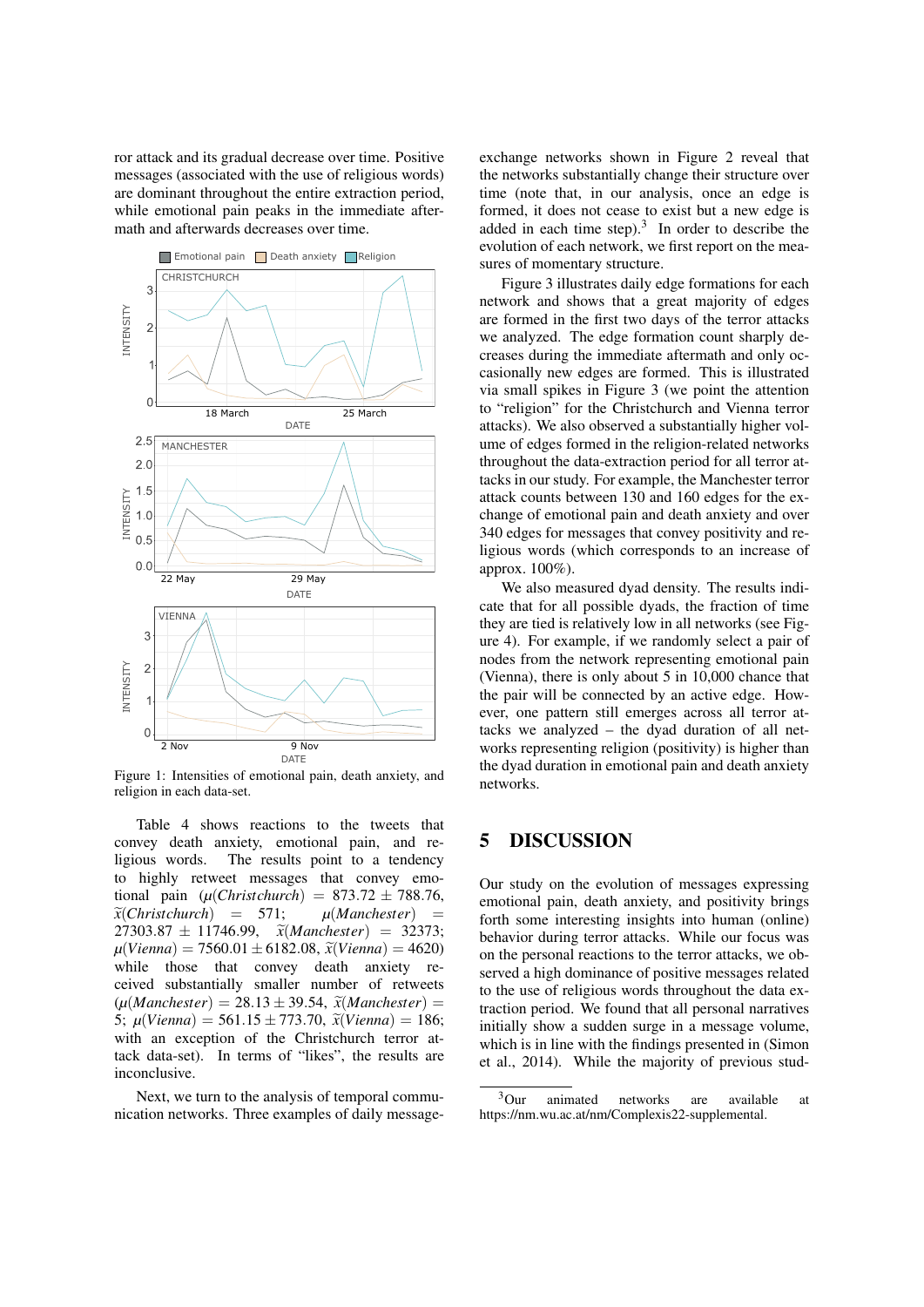|                                      | <b>RETWEETS</b>                                                           |                      |                        | <b>LIKES</b>                                                |                                  |                         |
|--------------------------------------|---------------------------------------------------------------------------|----------------------|------------------------|-------------------------------------------------------------|----------------------------------|-------------------------|
| Event                                | Mean                                                                      | Median               | Max                    | Mean                                                        | Median                           | Max                     |
| <b>EMOTIONAL PAIN</b>                |                                                                           |                      |                        |                                                             |                                  |                         |
| Christchurch<br>Manchester<br>Vienna | 873.72±788.76<br>$27303.87 + 11746.99$<br>$7560.01 \pm 6182.08$           | 571<br>32373<br>4620 | 1918<br>32373<br>13752 | $3.35 \pm 119.2$<br>$1.22 + 140.55$<br>$7.50087 \pm 745.73$ | $\Omega$<br>$\Omega$<br>$\Omega$ | 9590<br>23247<br>114013 |
| <b>DEATH ANXIETY</b>                 |                                                                           |                      |                        |                                                             |                                  |                         |
| Christchurch<br>Manchester<br>Vienna | $1839.74 + 1804.45$<br>$28.13 \pm 39.54$<br>$561.15 + 773.70$             | 1770<br>5<br>186     | 4654<br>127<br>2008    | $2.28 + 83.91$<br>$2.14 + 20.84$<br>$4.67 + 81.20$          | $\Omega$<br>$\Omega$<br>$\Omega$ | 6842<br>614<br>3918     |
| <b>RELIGION</b>                      |                                                                           |                      |                        |                                                             |                                  |                         |
| Christchurch<br>Manchester<br>Vienna | $1123.84 \pm 1617.37$<br>$24729.12 \pm 13621.65$<br>$1092.27 \pm 1836.44$ | 314<br>32373<br>120  | 4731<br>32373<br>4636  | $3.57 + 183.00$<br>$1.17 + 133.70$<br>$5.97 \pm 312.28$     | $\theta$<br>$\Omega$<br>$\Omega$ | 31906<br>23247<br>40771 |

Table 4: User reactions to tweets conveying emotional pain, death anxiety, and religion.



c) Religion (Vienna)

Figure 2: Examples of daily message exchange networks that convey emotional pain, death anxiety, and religion sent during the first three days of the Christchurch terror attack, Manchester terror attack, and Vienna terror attack, respectively.

ies focused on the informative role of Twitter during terror attacks, we focused on the personal emotional responses to the terror attack. In contrast to our prior assumption that death anxiety and emotional pain will be dominant in the acute phase of the terror attack, our data points to an immediate surge in messages that convey positivity. To explain this observation, we refer to (Steensen, 2018) who showed that the messages of prayer emerge already a few hours after the news of a terror attack have reached the audience. These messages often contain a #prayfor hashtag (followed by a name of a country or a city affected by a terror attack, e.g., #prayforparis). This clearly points to a human tendency to show resilience against the otherwise disruptive effects of a terror attack and engage in a prosocial behavior while expressing empathy, hope, and well-wishes.

These findings are in line with the Terror Man-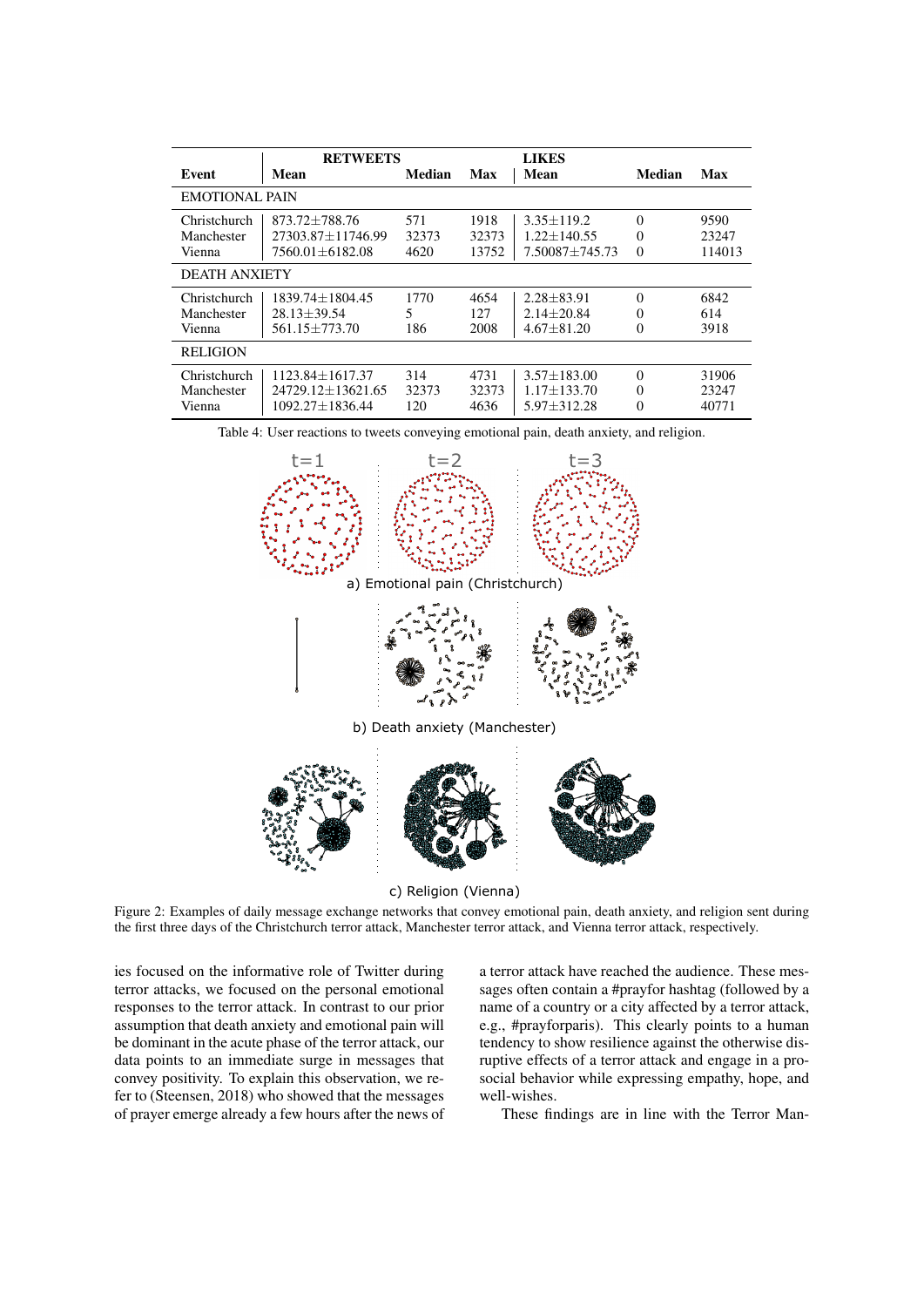

Networks

Figure 4: Dyad duration. The networks are grouped according to the event of study (Vienna terror attack in orange, Manchester terror attack in blue, Christchurch terror attack in green alongside x-axis).

agement Theory's basic premise, which points to a human tendency to focus on a positive worldview as a shield against the fear of death (Greenberg et al., 1986). We examined a 3% random sample of tweets

(excluding retweets) for each personal response and each terror attack<sup>4</sup> to get further insights into the

4 In total, we manually inspected 261 messages related to religion, 101 related to death anxiety, and 299 related to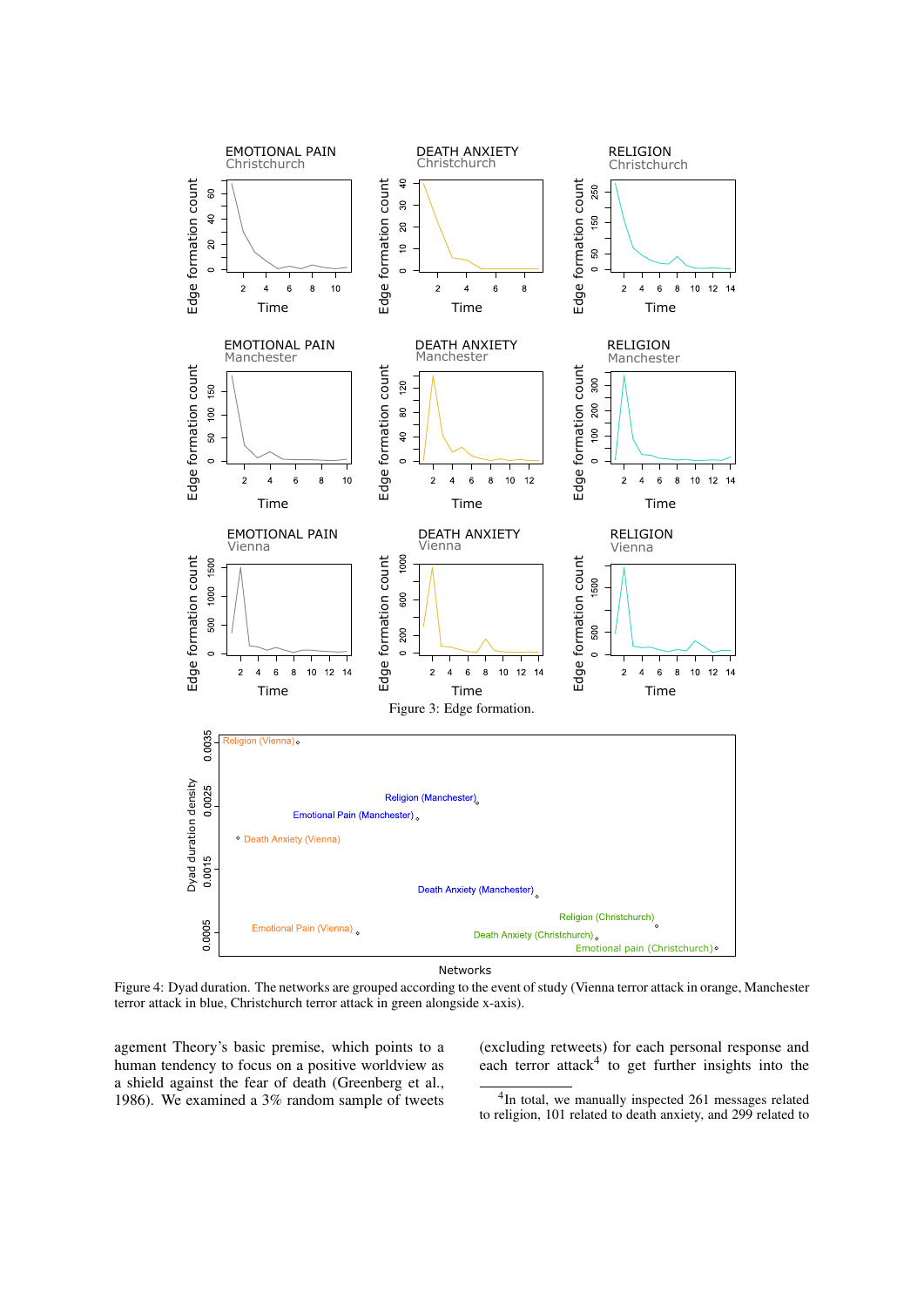content associated with emotional pain, death anxiety, and positivity associated with the use of religious words.

The emotional pain category predominantly included messages of condolences (92%). This category also conveyed a smaller amount of messages of intense anger (2.5%), e.g., *"I'm BREWING OVER with anger at THIS evil loser. #ManchesterArena"*, *"What a cruel and evil cu\*t this Brenton Tarrant is hope you rot in hell you vile evil cunt*", *"Jesus fu\*\*ing christ, I'm so unbearably fu\*\*ing sad and angry.*", "*I hope the perpetrators are caught alive, these deranged scum disgust me. #PrayforVienna #fu\*kterrorism*" and annoyance (1%), e.g., *"I think by equating #Brexit and #Christchurch attack you have reached a new low*" and *"Anyone who sends private videos of terror, suffering and death to [magazine name] to grab a few euros should be struck by lightning*".

To a lesser amount (1.5%), values such as the role of "love" to "silence hate" or describing terror as a "cowardly act" that destroys lives and "violates our human values", were also a theme of the messages in the emotional pain category. Such messages that convey values indirectly also communicate a messages of togetherness. (Ezzati, 2021) showed that values serve as means to unite those affected by the terror attack. While the purpose of such messages is to dissociate religious groups from the perpetrator, we found that our examples do not explicitly refer to any specific religious group or ethnicity but rather generally refer to human values as means for hoping for a better future – *"War may be loud and strong - I hope we can be louder and stronger. For the peace. Together - no matter who and from where.*"

However, distancing oneself from the perpetrators was conveyed in responses to islamophobic tweets. We label such tweets as messages of counter-bigotry (1%), e.g., *"As a Muslim I feel double pain, (1) for the lose of innocent people, (2) coz terrorists kill using the name of Islam. #ManchesterArena*".

In total, 2% of the messages in the emotional pain category were misclassified, for example: *"#ManchesterStrong I would hope that politicians have respect enough to not use the tragic events to launch scatching attacks at each other.*", *"The obnoxious [anonymized] has made a glorifying video about the Islamist attack in Vienna. I ask everyone to report the video on YouTube and rate it negatively! #vienna #terror #islam #attack*".

Our second type of a personal response to terror attacks, death anxiety, was largely conveyed in

messages of condemnation and detestation against the perpetrators followed by well-wishing to those affected (78%), e.g.:

- *"Unhuman act of terror(IS)m hits Manchester, my thoughts and feelings go out to the ones who died #manchester"*
- *"Another senseless tragedy for a pointless 'war'. My heart hurts too much to sleep."*
- "*This is one of the most disgustingly disturbing mass shooting footage I've ever seen. Sick. Burning him alive would do him no justice. #prayforchristchurch*"

However, we also found messages that express concern for the lives of the ones directly affected by a terror attack (9%), e.g.:

- "*I can only think of #Paris #Nice #Kabul #Vienna all the victims of the #terrorist attack.*"
- "*I hope that no one else has to die out there from these terrorists who are still walking around freely.*"

Death anxiety was also associated with a reminder of previous terror attacks (8%), e.g., "*I am reminded today of the awful feeling when I learned that a terrorist had killed dozens of my people at night*", and "*Horrifying visuals and chilling reminder of Mumbai*". Such a reference to other acts of violence is commonly found in various reports on human responses to terror attacks and, as pointed in (Eriksson, 2016), is used to put the current terror attack in a context of a growing trend of violence. Moreover, we also found that the three terror attacks studied in this paper brought memories of other terror attacks which further points to the universal fear of death regardless of one's temporal, social, or geographical proximity to the event.

In the category "death anxiety", we also found instances of islamophobic tweets (3.5%) that convey anger and convey a lack of tolerance towards specific religious groups. For example, *"When I think of Vienna I see architecture and culture. When Muslims think of Vienna they see murder and terrorism. Islam is a cancer on Europe. Outlaw it now. Banish them all. Their teachings tell them to kill us. Their books guide them into terror #islamiscancer"*, *"One after another terror attacks r happening in world I don't know when will dis sought of mentality will end these radicalised islamics r still living in previous centuries they r not getting that dis is 21st century u can't get power by killing people #ViennaTerrorAttack*". Islamophobic tweets were shown to be a common narrative in the aftermath of terror attacks, especially when the perpetrator(s) were identified as members of the Islamic religion (see, e.g., (Awan, 2014;

emotional pain, equally distributed over each terror attack.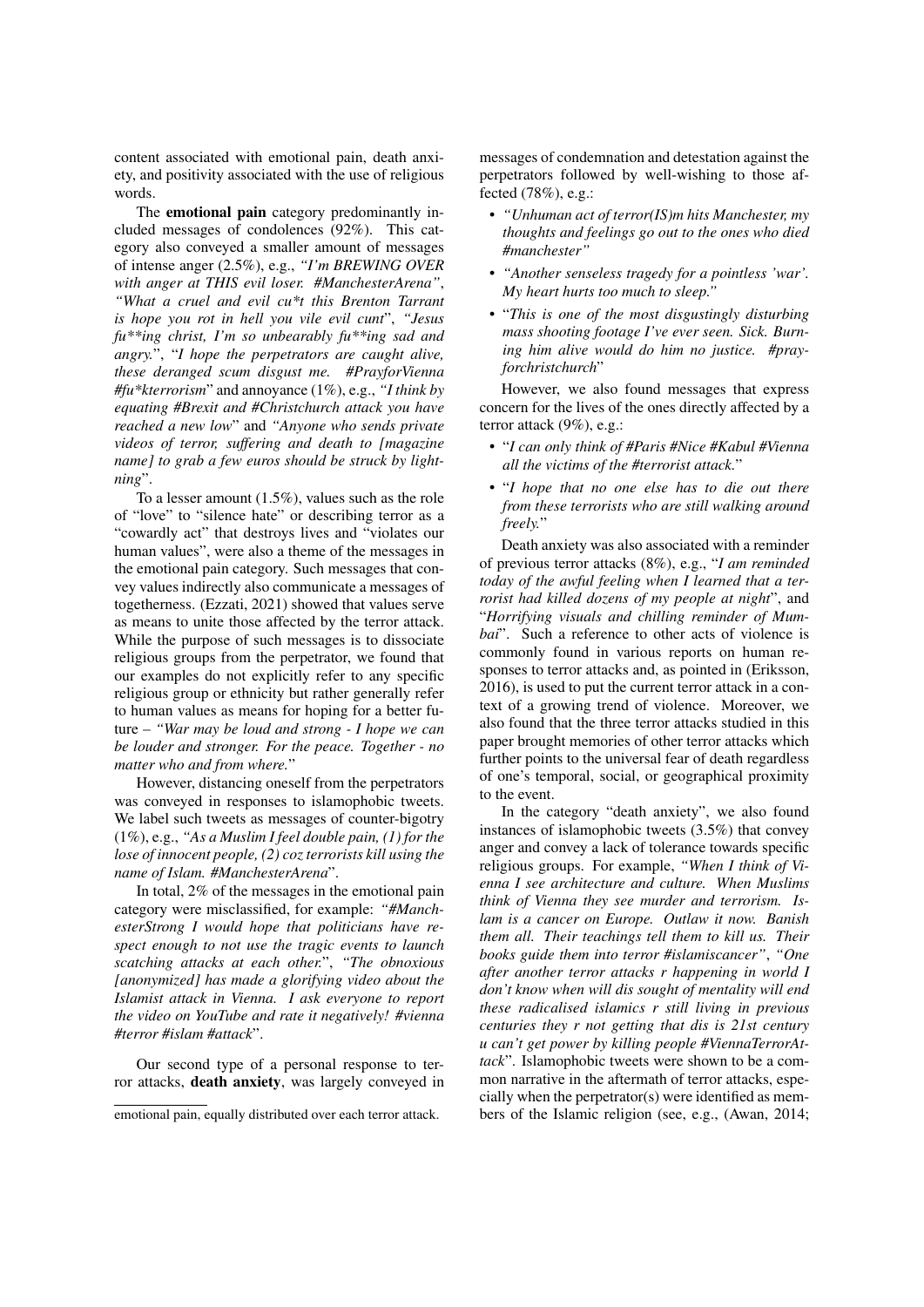Hardy and Miller, 2022)). Islamophobia is seen as a prejudice against Muslims with a goal to cause hostility and provoke feelings of intolerance (Awan, 2014). As pointed out in (Hardy and Miller, 2022), islamophobic tweets can be regarded as a form of blaming, which commonly emerges in the aftermath of terror attacks and serves as a mechanism to regain a psychological control over the highly emotional situation (Flynn, 1997).

The remaining messages (1.5%) conveyed disbelief and a shift in one's worldview. Messages such as *"I never thought that this would happen. Vienna is one of the best places in the world. I always felt so good there - far away from all the war and terror. Now it's over. Wtf is wrong with this world."* are in line with the goal of terrorists to destabilize our worldview (see (Miller and Landau, 2005)) and an expected reaction to the terror attack by those affected.

Other tweets in the sub-category of "death anxiety" included feelings of pain as a result of hearing about people dying (*"each massacre and terrorist attack kills a tiny piece of me... maybe all of us?... no words are adequate."*, *"I cannot begin to image how one deals with ones child being killed by a terrorist. #ManchesterBombing #ManchesterArena"*), as well as glorification of human values ("*Whoever kills an innocent life it is as if he has killed all of humanity..*"), and a critique to human behavior during the acute phase of the terror attack (*"With all the videos of the #terrorist attack in #Vienna, I wonder how people manage to keep their smartphones steady while people are being shot in front of their eyes."*).

We found that a great majority of tweets related to positivity were messages that convey prayers that express well-wishing and sympathies (86.59%), e.g, *"I'm praying for everyone in Manchester! #staystrongmanchester"*, *"All my prayers and sympathies are with those who have lost their precious lives and are in the hospitals. #newzealandterroristattack"*.

Some of the prayers conveyed calls for peace, togetherness, and unity, e.g.:

- '*I pray for the victims and their families. Enough violence! Let us together strengthen peace and fraternity. Only love can silence hate. #viennaterrorattack"*,
- *"Whether you agree with people religious beliefs or not, we should love them equally. My heart goes out to the victims' families. #christchurch"*,
- *"Murdering people and supposedly in the name of God: unbearable. Terrorism knows no religion. Together we are stronger than hate and terror. #viennaATTACK"*.

These findings are in line with (Steensen, 2018), who found that the messages of empathy and love dominated a discourse even two weeks since the 2011 Norway terror attack occurred.

Among the remaining 13.41% tweets in this category, some instances called for (symbolic) action, e.g., *"Let our memory of the victims remind us of the dignity of every human being, which we will defend together. I invite you to attend a nationwide minute of silence at 12 p.m. #viennaterrorattack"*, while some tweets glorified diversity and acceptance towards those of a different culture or religion, e.g., "*Edinburgh Central Mosque. Crowds gathering in solidarity with #christchurch. So glad I came. Such diversity here.*", *"I hugged my neighbors this morning! They are Muslim, and the best family I've ever met!"*.

Other messages expressed counter-bigotry, e.g.:

- *"I'm beyond proud of my lil sis and her friends at their first protest against islamophobia! The youth are so powerful."*
- "*I will forever fight against antisemitism, any kinda of segregation isn't okay, we all should be against hate crime. violence is never the answer, today i sadly came across some ppl being extremely racist and islamophobic under the #ViennaAttack hashtag*"

Approximately 3% of tweets were misclassified. For example, messages such as "*I hope you rot in hell*", "*No innocent person deserves to die from a flawed ideology.*", and "*You going to the gig to enjoy yourself and create beautiful memories. Not to die.*" were classified as messages that predominantly convey positivity, but instead they are of a predominantly negative affect.

Limitations. Even though we conducted a focused data extraction and monitored Twitter to select appropriate key terms and hashtags to fetch tweets, we cannot exclude the possibility that we missed some relevant tweets. Moreover, social bots and their role in social networks is still of a great concern among the researchers. While our data-set on the Vienna terror attack excludes bots (based on Botometer score  $\geq$  0.8), we did not process the remaining two terror attacks data-sets to identify and exclude social bots due to the large number of screennames. We acknowledge this as a limitation as our results might be affected by the influence of bots to a certain degree. Finally, our computational method to detect death anxiety, emotional pain, and positive messages associated with the use of religious words is solely based on LIWC and its internal lexicon. Though we manually inspected a random sample of tweets and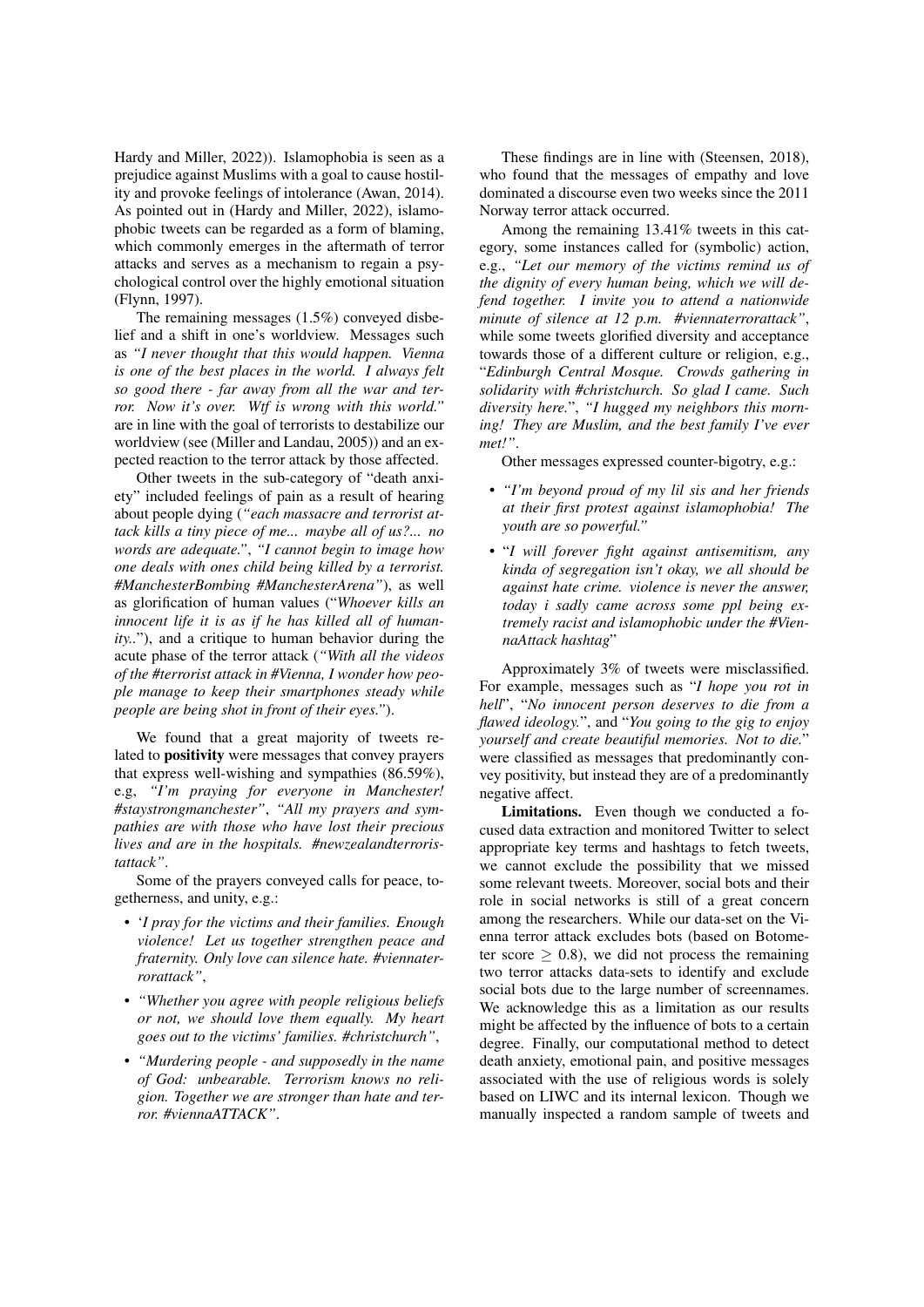their corresponding scores assigned by LIWC during the pre-processing phase of our research method, we still identified tweets that were misclassified.

### 6 CONCLUSION

In this paper, we analyzed a data-set consisting over 3.8 million tweets related to three terror attacks (the 2017 Manchester terror attack, the 2019 Christchurch terror attack, and the 2020 Vienna terror attack). Our goal was to examine the temporal evolution of three types of personal responses to the terror attacks – death anxiety, emotional pain, and words of positivity associated with the use of religious words. To analyze our tweets and detect the level of emotional pain, fear of death, and positivity, we used the Linguistic Inquiry and Word Count (LIWC) tool for English and German language.

Our findings clearly indicate the prominent role of positive religion-related messages that convey empathy and well-wishing. We showed that not only do such messages dominate over the messages of death anxiety and emotional pain, but they are disseminated with a higher frequency over Twitter (via retweeting), and discussed in a substantially higher rate than their counterparts. Given such a difference in the underlying communication networks, we subsequently examined the measures of momentary structure and showed that a duration of dyads in the religion/positivity-related networks is comparatively higher than the remaining networks in all terror attacks that we analyzed.

In our future work we plan to further investigate the temporal dynamics of specific narratives that emerge during different types of crisis events. Moreover, in our previous studies we showed that the networks resulting from the exchange of messages that convey basic emotions, exhibited substantial differences in their underlying structures. Along these lines, it would be interesting to expand our work to the underlying structure and a dynamic evolution of narratives.

#### REFERENCES

- Awan, I. (2014). Islamophobia and Twitter: A Typology of Online Hate Against Muslims on Social Media. *Policy & Internet*, 6(2):133–150.
- Becker, E. (1997). *The denial of death*. Simon and Schuster.
- Bender-deMoll, S. and Morris, M. (2021). *tsna: Tools for Temporal Social Network Analysis*. R package version 0.3.5.
- Bruns, A. and Hanusch, F. (2017). Conflict imagery in a connective environment: audiovisual content on twitter following the 2015/2016 terror attacks in paris and brussels. *Media, Culture & Society*, 39(8):1122–1141.
- Burnap, P., Williams, M., Sloan, L., Rana, O., Housley, W., Edwards, A., Knight, V., Procter, R., and Voss, A. (2014). Tweeting the terror: modelling the social media reaction to the Woolwich terrorist attack. *Social Networks Analysis and Mining*, 4(206).
- Eriksson, M. (2016). Managing collective trauma on social media: the role of twitter after the 2011 norway attacks. *Media, Culture & Society*, 38(3):365–380.
- Ezzati, R. T. (2021). 'United through our values'? Expressing unity through value-talk after terrorism in France and Norway. *Migration Studies*, 9(3):852–871.
- Flynn, B. (1997). Psyhological aspects of disasters. *Renal failure*, 19(5):611–620.
- Greenberg, J., Pyszczynski, T., and Solomon, S. (1986). The causes and consequences of a need for selfesteem: A terror management theory. In Baumeister, R., editor, *Public and private self*, pages 189–212. Springer-Verlag, New York.
- Hardy, M. M. and Miller, B. M. (2022). Memorializing Tragedy on Twitter: Analyzing #PRAYFOROR-LANDO Following the 2016 Pulse Night Club Shooting. *Communication Studies*, 0(0):1–15.
- Hermans, H. J. M. and Hermans-Jansen, E. (1995). *Selfnarratives: The construction of meaning in psychotherapy.* Guilford Press.
- Junghaenel, D. U., Schneider, S., and Broderick, J. E. (2017). Linguistic indicators of pain catastrophizing in patients with chronic musculoskeletal pain. *The journal of pain*, (5):597–604.
- Kastenbaum, R. (2007). Death anxiety\*. In Fink, G., editor, *Encyclopedia of Stress (Second Edition)*, pages 717–722. Academic Press, New York, second edition edition.
- Kušen, E. and Strembeck, M. (2021). Building blocks of communication networks in times of crises: Emotionexchange motifs. *Computers in Human Behavior*, 123:106883.
- Kwon, K. H., Chadha, M., and Pellizzaro, K. (2017). Proximity and Terrorism News in Social Media: A Construal-Level Theoretical Approach to Networked Framing of Terrorism in Twitter. *Mass Communication and Society*, 20(6):869–894.
- Mair, D. (2017). #Westgate: A Case Study: How al-Shabaab used Twitter during an Ongoing Attack. *Studies in Conflict & Terrorism*, 40(1):24–43.
- Merrill, S., Sumartojo, S., Closs Stephens, A., and Coward, M. (2020). Togetherness after terror: The more or less digital commemorative public atmospheres of the manchester arena bombing's first anniversary. *Environment and Planning D: Society and Space*, 38(3):546–566.
- Miller, C. and Landau, M. (2005). Communication and Terrorism: A Terror Management Theory Perspective. *Communication Research Reports*, 22(1):79–88.
- Oh, O., Agrawal, M., and Rao, H. (2011). Information control and terrorism: Tracking the Mumbai terrorist at-